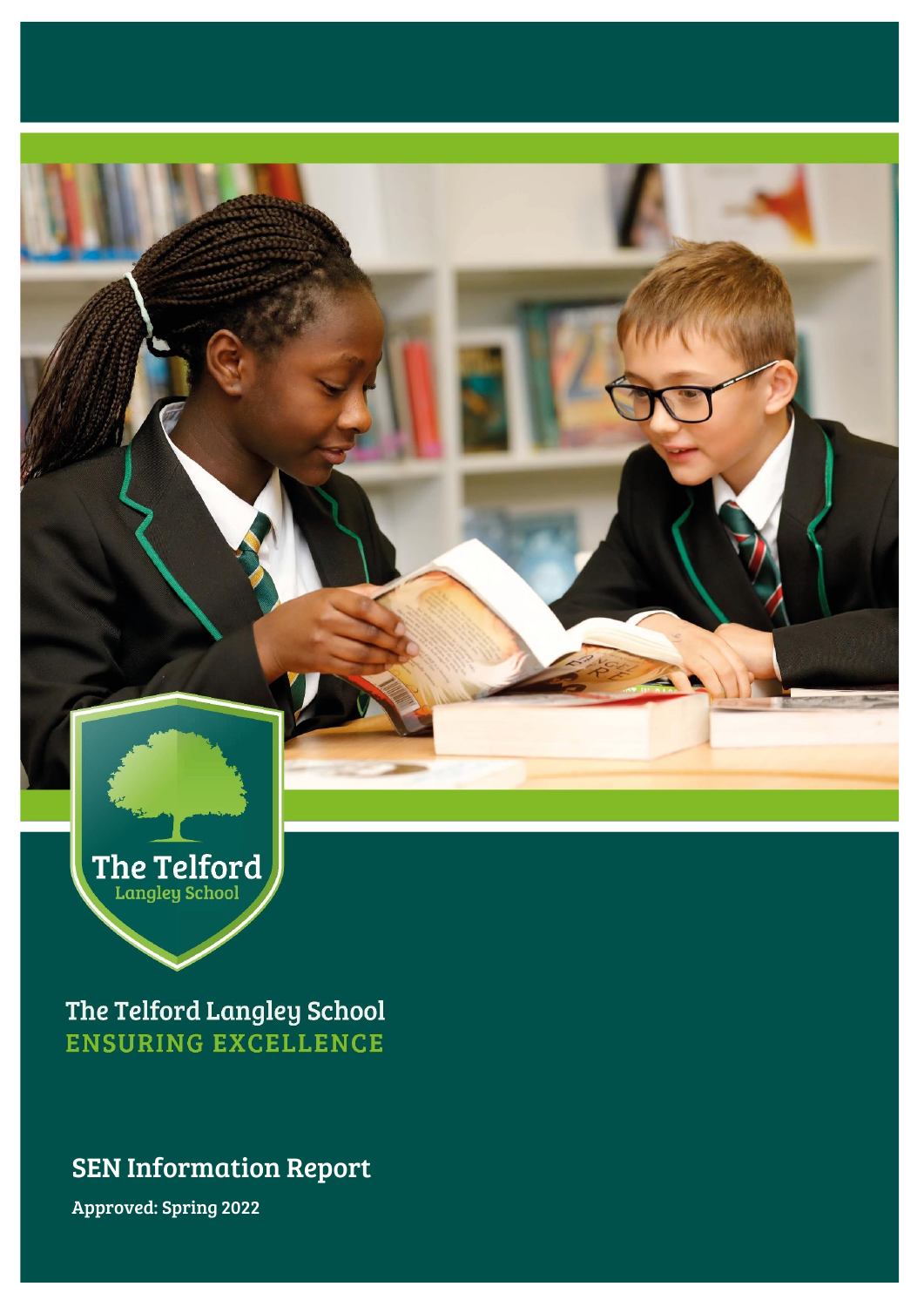# **SEN Information Report**

| <b>Headteacher:</b>          | <b>Mr Steve Carter</b>            |
|------------------------------|-----------------------------------|
| <b>Director of Inclusion</b> | Mrs Lucy Evans                    |
| <b>Last Reviewed:</b>        | Spring 2022                       |
| <b>Approved by:</b>          | <b>School Standards Committee</b> |
| <b>Term Approved:</b>        | Spring 2022                       |
| <b>Next Review Due:</b>      | Autumn 2022                       |
| <b>Document Version:</b>     | 3.0                               |

## **Contents**

| 1. Aims of provision in regards to children with special educational needs and/or disability3       |  |
|-----------------------------------------------------------------------------------------------------|--|
|                                                                                                     |  |
|                                                                                                     |  |
|                                                                                                     |  |
|                                                                                                     |  |
|                                                                                                     |  |
|                                                                                                     |  |
|                                                                                                     |  |
| 9. How will the school evaluate the effectiveness of the SEN provision made for a child?6           |  |
|                                                                                                     |  |
|                                                                                                     |  |
|                                                                                                     |  |
| 13. What training do the staff supporting children and young people with SEND undertake?8           |  |
|                                                                                                     |  |
|                                                                                                     |  |
| 16. How will the school prepare/support my child when joining or transferring to a new school?9     |  |
| 17. How are the school's resources allocated and matched to children's special educational needs?10 |  |
|                                                                                                     |  |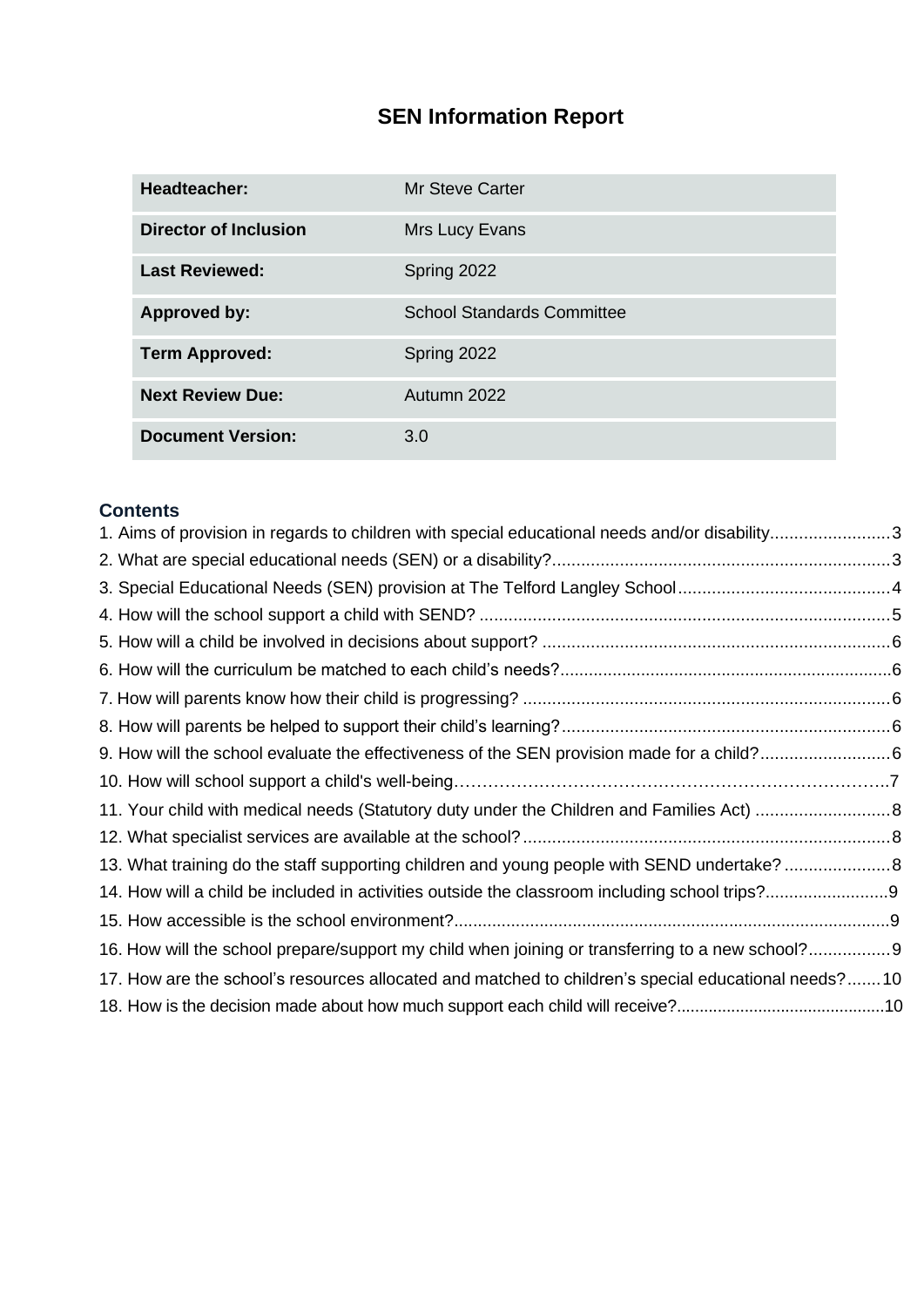### **Telford Langley School Special Educational Needs**

#### **Information Report 2021/2022**

#### <span id="page-2-0"></span>**1. Aims of provision in regards to children with special educational needs and/or disability**

The aims of our policy and practice in relation to special educational needs and disability at The Telford Langley School are:

- To make reasonable adjustments for those with a disability by taking action to increase access to the curriculum, the environment and to printed information for all.
- To ensure that children and young people with SEN engage in the activities of the school alongside children who do not have SEN.
- To reduce barriers to progress, by embedding the principles in the National Curriculum Framework in England for Key Stages 1 to 4.
- To secure special educational provision for children, that is "additional to and different from "that provided within the differentiated curriculum, to better respond to the four broad areas of need:
	- 1. Communication and interaction,
	- 2. Cognition and learning,
	- 3. Social, mental and emotional health,
	- 4. Sensory/physical.
- To request, monitor and respond to parent/carers' and your child' views in order to evidence high levels of confidence and partnership.
- To ensure a high level of staff expertise to meet student need, through well-targeted continuing professional development.
- To support your child with medical conditions to achieve full inclusion in all school activities by ensuring consultation with health and socialcare professionals in order to meet the medical needs of your child.
- To work in cooperative and productive partnership with the Local Authority and other outside agencies, to ensure there is a multi-professional approach to meeting the needs of all vulnerable learners.

#### <span id="page-2-1"></span>**2. What are special educational needs (SEN) or a disability?**

The definition for SEN and for disability from the SEND Code of Practice (2014), states;

- A child or young person has SEN if they have a learning difficulty or disability which calls for special educational provision to be made for him or her
- A child of compulsory school age or a young person has a learning difficulty or disability if he or she:
	- o has a significantly greater difficulty in learning than the majority of others of the same age, or
	- o has a disability which prevents or hinders him or her from making use of facilities of a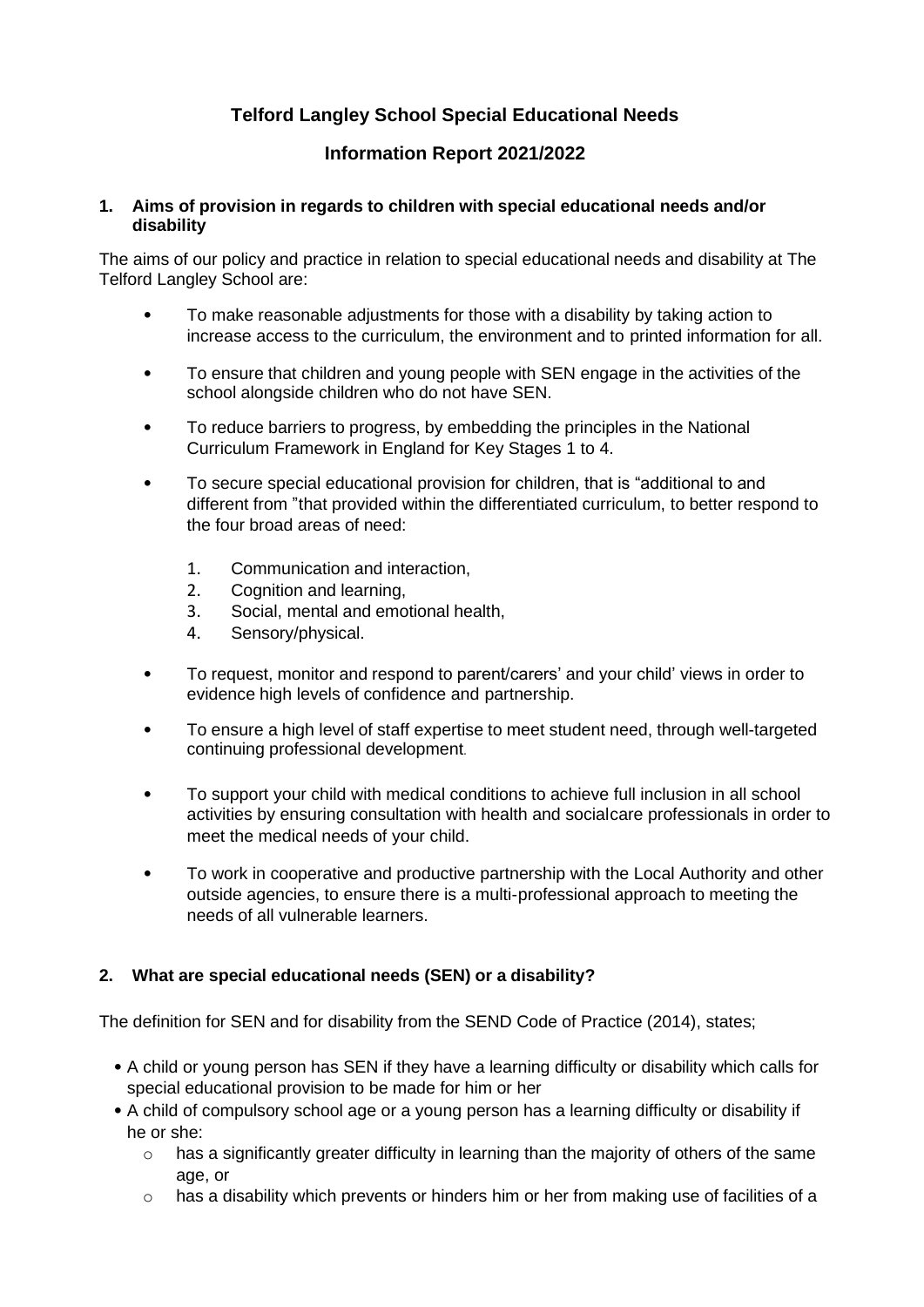kind generally provided for others of the same age in mainstream schools or mainstream post-16 institution

Disability: Many children and young people who have SEN may have a disability under the Equality Act 2010 – that is '…a physical or mental impairment which has a long-term and substantial adverse effect on their ability to carry out normal day-to-day activities'. This definition includes sensory impairments such as those affecting sight or hearing, and long-term health conditions such as asthma, diabetes, epilepsy, and cancer.

#### <span id="page-3-0"></span>**3. Special Educational Needs (SEN) provision at The Telford Langley School**

Children and young people with SEN have different needs, but the general presumption is that all children with SEN but without an Education, Health and Care Plan (EHCP) are welcome to apply for a place at our school, in line with the school admissions policy. If a place is available, we will undertake to use our best endeavours, in partnership with parents, to make the provision required to meet the SEN of a child at this school.

For children with an EHCP, parents have the right to request a particular school and the local authority must comply with that preference and name the school or college in the EHC plan unless:

- it would be unsuitable for the age, ability, aptitude or SEN of the child or young person, or;
- the attendance of the child or young person there would be incompatible with the efficient education of others, or the efficient useof resources.

Before making the decision to name our school in a child's EHCP, the local authority will send the school a copy of the EHCP and then consider their comments very carefully before a final decision on placement is made. In addition, the local authority must also seek the agreement of school where the draft EHCP sets out any provision to be delivered on their premises that have been secured through a direct payment (personal budget).

Parents of a child with an EHCP also have the right to seek a place at a special school if they consider that their child's needs can be better met in a specialist provision.

At The Telford Langley School, we have provision in place for children with:-

- Visual Impairment
- Hearing Impairment
- Physical Difficulties
- Sensory Needs
- Autistic Spectrum Condition
- Attention Deficit Hyperactivity Disorder
- **Attention Deficit Disorder**
- **Dyslexia**
- **Dyspraxia**
- Dyscalculia
- Social, Emotional and Mental Health Needs
- General Learning Difficulties
- Speech, Language and Communication Needs

We work closely with our partner primary schools to ensure a smooth transition and accurate identification of any SEND needs. At The Telford Langley School, staff are able to refer any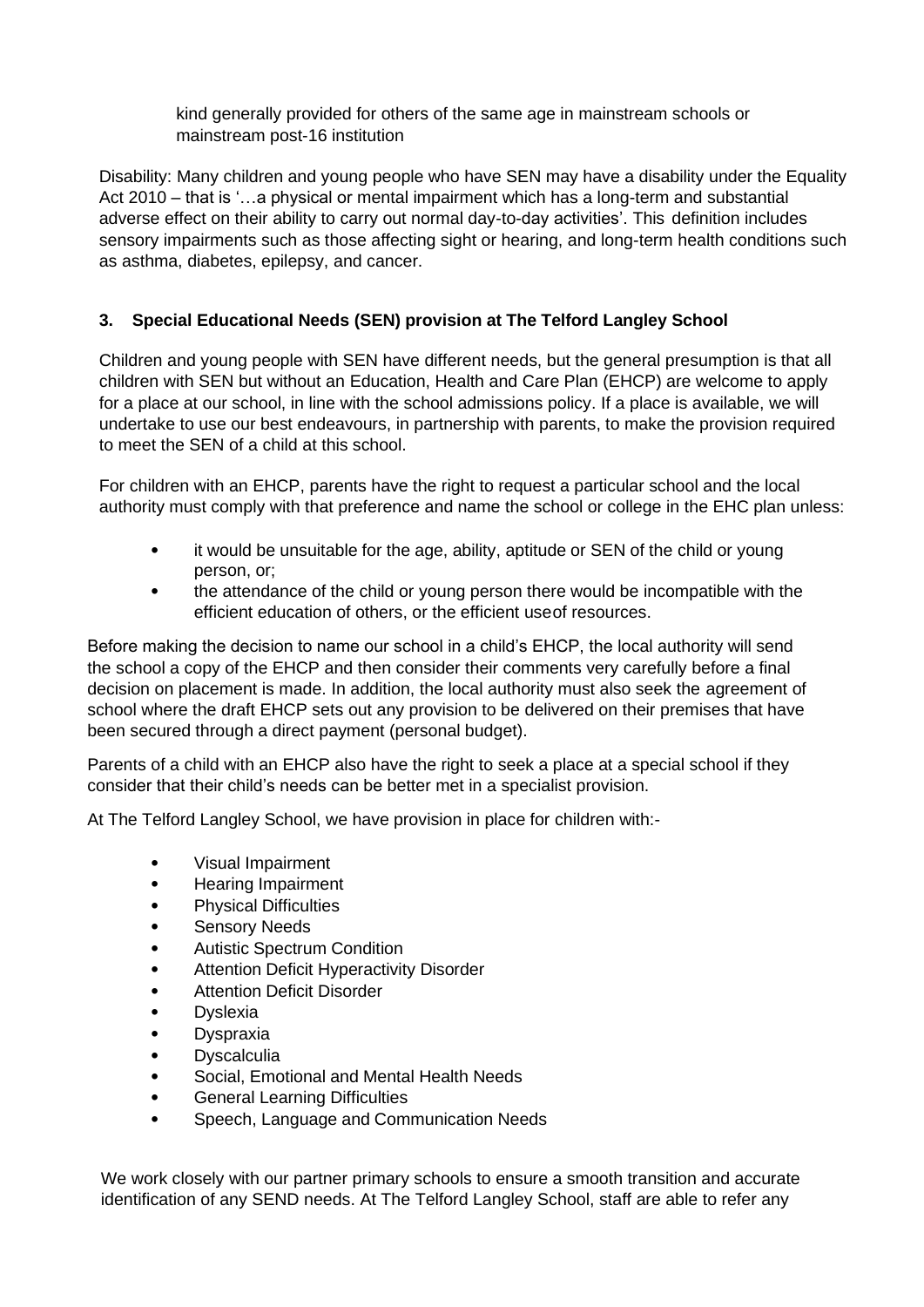concerns of a child's SEN needs to the Director of Inclusion. A child's needs are assessed and, where appropriate, a Personalised Support Plan is written and implemented. The Personalised Support Plan outlines recommendations and strategies which enables staff to support children with SEN within the learning environment.

When a child is referred, observations and discussions take place with relevant parties including, the pupil, parent, SEND Team and class teacher(s). This ensures that a holistic approach is used to accommodate the individual needs of each child.

We carry out assessment reporting throughout the year and the SEND team regularly reviews a child' progress towards the academic outcomes.

We also assess a child as having possible SEN when notified by the following means;

- Concerns raised by parents/carers, external agencies, teachers, a child's previous school or a child themselves
- Observation of a child indicates that they have additional needs.
- Year 7 transition discussions with primary schools.

If a parent has concerns relating to their child's learning or inclusion they are advised to contact the SEND department for advice.

#### <span id="page-4-0"></span>**4. How will the school support a child with SEND?**

All students will be provided with high quality teaching that is differentiated to meet the needs of all learners. The quality of classroom teaching provided to a child with SEND is monitored through a number of processes including:

- 1. Classroom observation by the senior leadership team including the Director of Inclusion.
- 2. Ongoing assessment of progress made by your child with SEND,
- 3. Teacher meetings with the Director of Inclusion to provide advice and guidance on meeting the needs of your child with SEND,
- 4. Student and parent feedback on the quality and effectiveness of interventions provided,
- 5. Attendance and behaviour records.

A child with a disability will be provided with reasonable adjustments (such as a laptop; OT equipment and specialist services) to overcome any disadvantage experienced in school and to increase their ability to access to the curriculum.

A child's attainment is tracked using the whole school tracking system and those struggling to make expected levels of progress are identified as soon as possible and appropriate intervention offered.

Action relating to SEN support will follow the assess, plan, do, review model:

- 1. **Assess:** Assess the needs of a child
- 2. **Plan:** Support and Intervention identified.
- 3. **Do:** Support and Intervention implemented.
- 4. **Review:** Progress towards outcomes, tracked and reviewed

If progress rates are judged to be inadequate despite the delivery of high-quality interventions, advice will be sought from other professionals. This will only be undertaken by working in partnership with parents.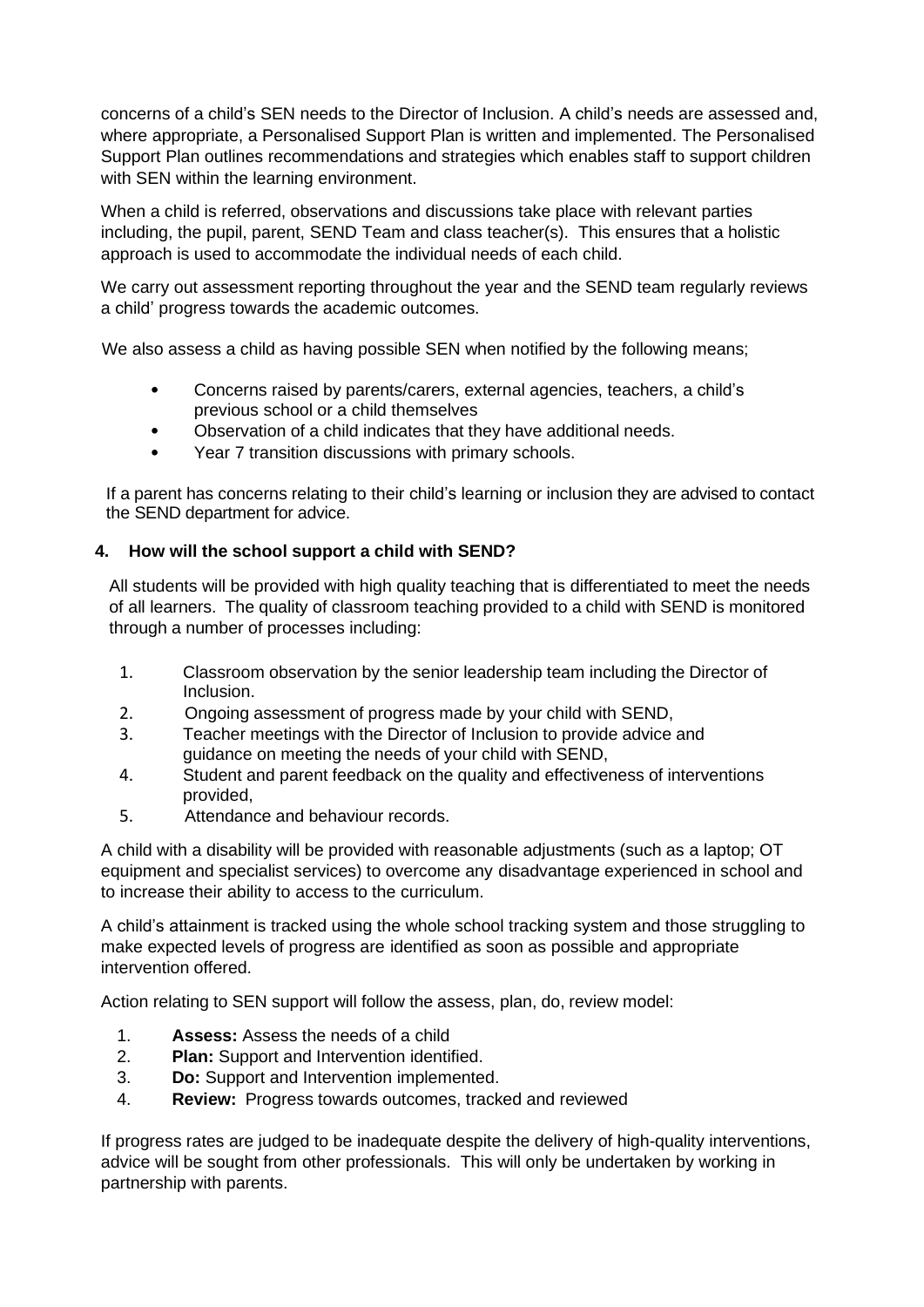- 1. Educational Psychologist
- 2. Local Authority Support Services
- 3. Specialists in other schools e.g. teaching schools, special schools
- 4. Social Services
- 5. Health partners such as School Nurse; Nurse for diabetes and Child & Adolescent Mental Health Service

N.B. For a very small percentage of children, whose needs are significant and complex and the SEND Support required to meet their needs cannot reasonably be provided from within the school's own resources, a request will be made to the local authority to conduct an assessment of education, health and care needs. This may result in an Education, Health and Care (EHC) plan being provided.

#### <span id="page-5-0"></span>**5. How will a child be involved in decisions about support?**

A students voice is valued in all aspects of school, particularly when planning and implementing support for SEN. A member of the SEND team will work with a student to understand how school can support them in order to access the curriculum. Once the information is collated a Student Passport (grab sheet) is created and shared with the relevant teaching staff. This information will be reviewed with the child on a termly basis or when there is a need to review.

#### **6. How will the curriculum be matched to each child's needs?**

When a student has been identified as having special educational needs, the curriculum and the learning environment will be adapted by the class teacher to reduce barriers to learning and enable them to access the curriculum more easily. Strategies to do this will be detailed on the Student Passport

In addition, if it is considered appropriate, a child may be provided with specialist equipment or resources such as ICT and/or additional adult help.

#### <span id="page-5-1"></span>**7. How will parents know how their child is progressing?**

Progress will be shared with parents termly through the school reporting system and Parents' Evenings.

We encourage parents to discuss their child's progress with the SEND team at parents evening if they have any specific concerns or parents can book an appointment to meet a member of the SEND team.

#### <span id="page-5-2"></span>**8. How will parents be helped to support their child's learning?**

The Telford Langley School's website www.telfordlangleyschool.co.uk, includes links to websites and resources that we have found useful in supporting parents to help their child learn at home. Subject teachers or SEND staff may also suggest additional ways of supporting your child's learning.

#### <span id="page-5-3"></span>**9. How will the school evaluate the effectiveness of the SEN provision made for a child?**

The effectiveness of SEND provision will be measured using both qualitative and quantitative data.

Qualitative data will gather the views of parents and the child on how successful the provision has been in enabling them to attain their outcomes.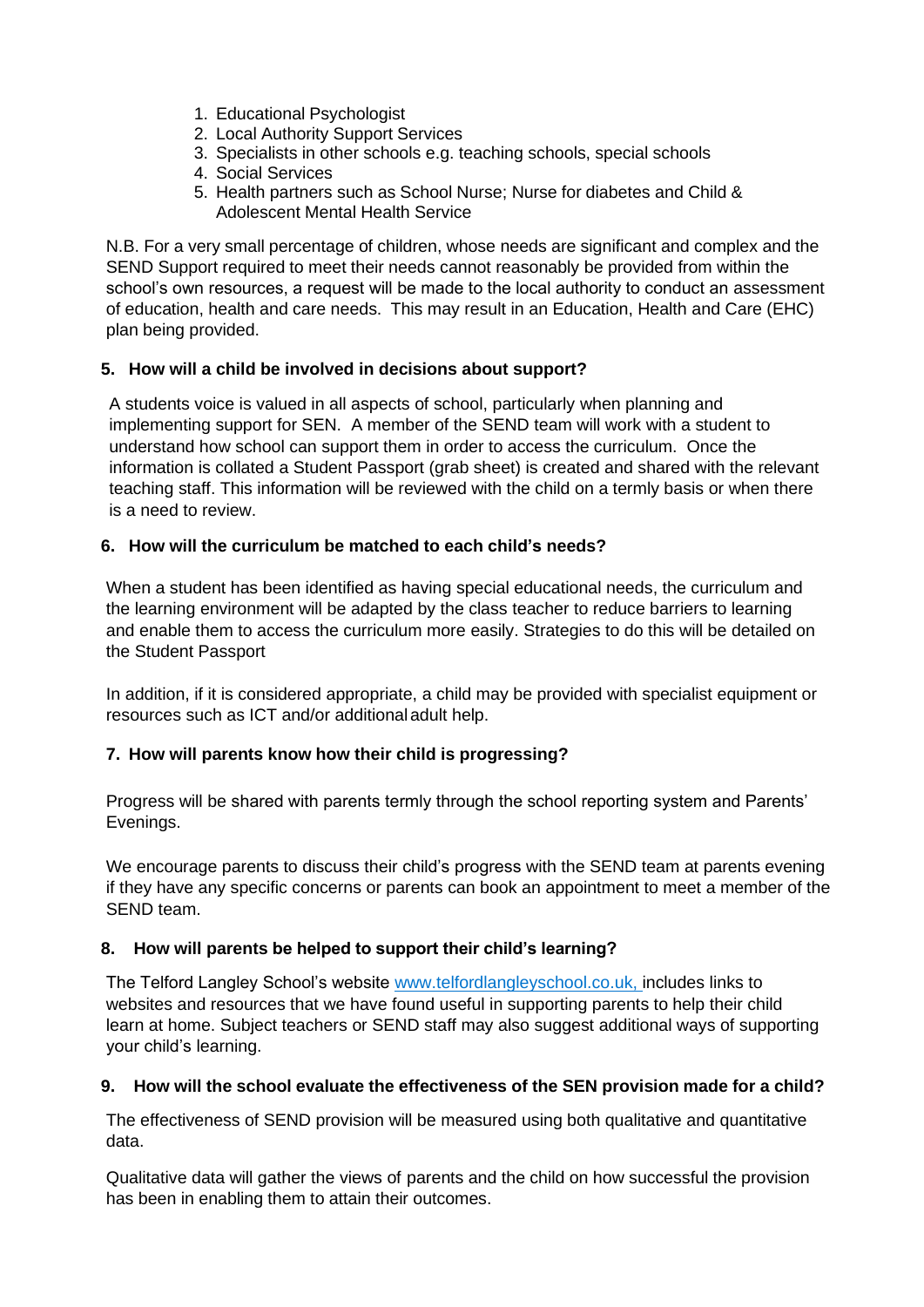Quantitative data will examine both progress and attainment levels compared to those achieved nationally.

#### **10. How will school support a child's well-being?**

The school provides a wide variety of pastoral support for all children.

This includes:

- Year pastoral bases
- An evaluated Personal, Social, Health and Economic (PHSE) curriculum that aims to provide your child with the knowledge, understanding and skills they need to enhance their emotional and social knowledge and well-being.
- Student and Parent voice mechanisms are in place and are monitored for effectiveness by the Governor for responsibility for this area.
- Small group evidence-led interventions to support student's well-being are delivered to targeted child and groups. These aim to support improved interaction skills, emotional resilience and wellbeing.
- Mental Health lead provides support and advice to students through the tutor programme.
- School Counsellor and ELSA.

We work hard to understand and reduce the risk factors that can affect wellbeing, and help students develop the resilience to overcome adverse circumstances.

- Raise staff awareness about the widespread nature of mental health problems in children and young people, and the school's responsibility to identify them and intervene early.
- Base our response on a sound understanding of child and adolescent development.
- Help all students cope with predictable life changes and transitions, based on a sound understanding of child and adolescent development.Keep abreast of new challenges posed by information technology, such as cyber bullying.
- Ensure high-quality implementation of specific programmes and interventions.
- Explicitly teach social and emotional skills, attitudes and values, using well trained and enthusiastic teachers and positive, experiential andinteractive methods and resources. Integrate this learning into the mainstream processes of school life.
- Ensure that there are robust policies and practice in key areas such as behaviour, anti-bullying and diversity, including tackling prejudice andstigma around mental health.

We have a Behaviour policy which details our pledge that we will not accept bullying at The Telford Langley School.

Our goal is to always ensure that The Telford Langley School is a safe, caring, respectful school. We agree that it is everyone's responsibility to stop bullying and it is up to each of us to make sure that bullying does not happen.We will support our students to:

- Treat others with fairness and respect.
- Find ways to ensure that everyone can join in to their ability and level of comfort.
- Speak out against bullying.
- Refuse to let others be bullied.
- Report bullying to an adult.
- Refuse to bully others.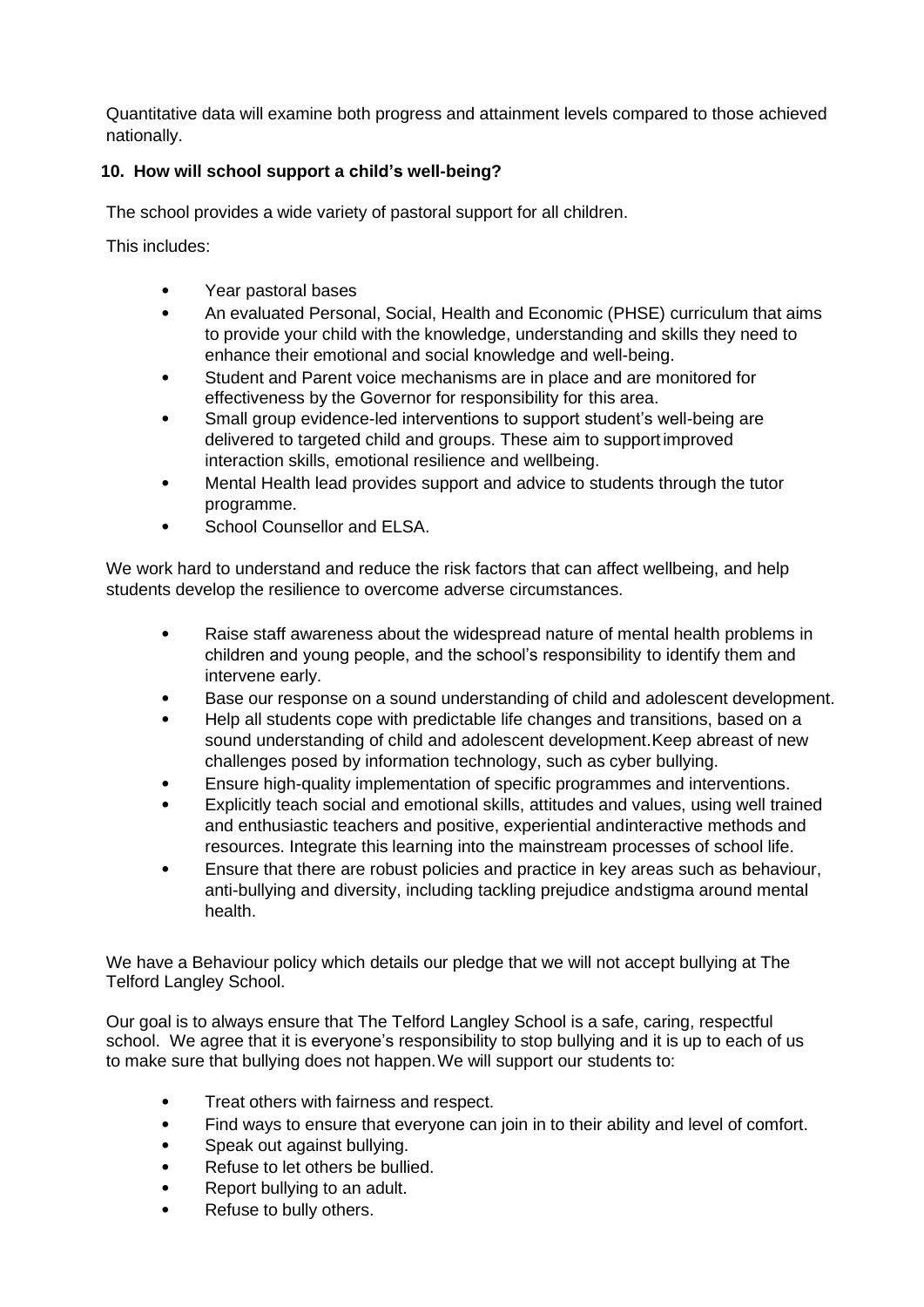- Be responsible bystanders who are part of the solution.
- Help everyone feel safe and comfortable at our school

#### <span id="page-7-0"></span>**11. Your child with medical needs (Statutory duty under the Children and Families Act)**

Where a child has a medical need, parents will be asked to complete an Individual Health and Care Plan, which will be compiled in partnership with the school nurse, any appropriate medical practitioners and\or specialists and if appropriate, the child themselves.

If medication is required to be administered during the school day, this will be done in line with the Medication in School Policy.

All staff receive CPD on topics related to the medical needs of students including Diabetes and the use of Epipens, and where a specific need is identified specialist training can be arranged for other medical conditions.

#### <span id="page-7-1"></span>**12. What specialist services are available at the school?**

The school has access to a range of specialist support that is identified in (section 6) above.

#### <span id="page-7-2"></span>**13. What training do the staff supporting children and young people with SEND undertake?**

Staff undertake a variety of CPD covering;

- How to support your child on the autistic spectrum
- How to support your child with behavioural difficulties
- How to support your child with speech, language and communication difficulties
- How to question students effectively to ensure efficient learning.
- How to support literacy within the classroom.
- How to support reading within the classroom
- How to differentiate work in lessons to secure progress
- How to assess students with dyslexia
- How to support learning using technology
- How to use questioning effectively to secure learning and progress
- How to use additional adults within the classroom.

Enhanced training has been provided to Teaching Assistants (TAs) and the Director of Inclusion on:

- Leading a Nurture Group
- Attendance at the termly SEND Network Update
- Attention Deficit Hyperactivity Disorder.
- Speech; language communication needs (we have a Lead Learning Support Assistant who is trained to offer intervention and support).
- **Dyslexia**
- Mental Health Support
- Corrective Reader Training
- **Literacy Support**
- Visual impairment support in the classroom
- Hearing impairment in the classroom
- Lego Build to express
- English as an Additional Language.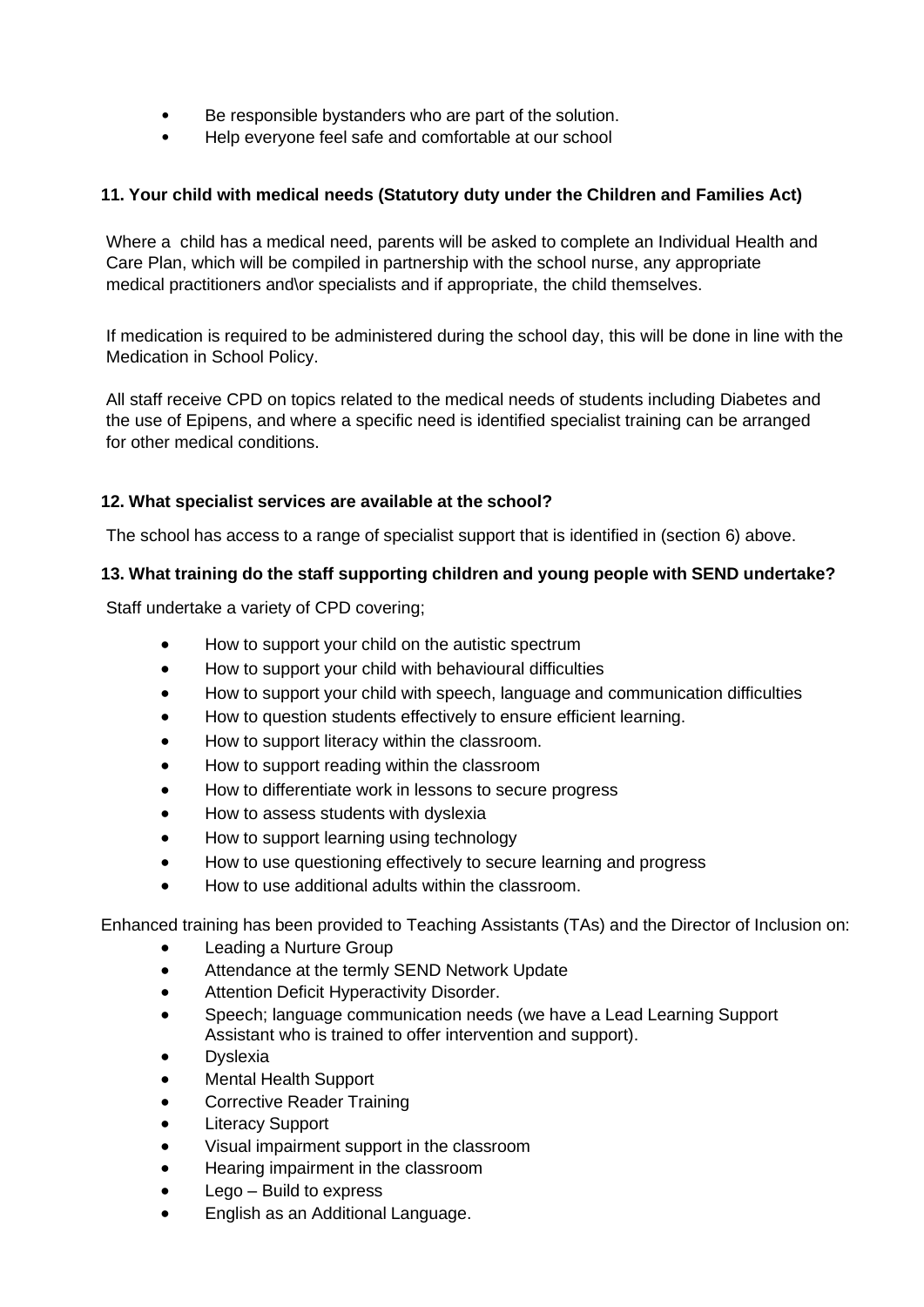- Trauma Informed Schools Training
- **ELSA**

#### **14. How will a child be included in activities outside the classroom including school trips?**

Risk assessments are carried out and procedures are put in place to enable all children to participate in school activities and trips.

The school ensures it has sufficient staff expertise to ensure that no child with SEND is excluded from any school provided activity.

For more information on how the school organises activities and trips, please see the schools Educational Visits policy.

#### **15. How accessible is the school environment?**

The school was opened in September 2015 and its accessibility for both visitors, employees and students meets requirements as follows;

Disabled parking spot marked and located near to the school reception.

- Ramps are in place to ensure easy access into school and to ensure the site is accessible to all.
- Toilets are available to ensure accessibility for visitors with a disability. Certain toilets have an integral wash and dry facility.
- A medical room has been provided in order to enable a safe place for insulin testing/injections.
- A variety of support bases has been developed to improve inclusion in the mainstream classrooms for vulnerable children.

Our Accessibility Plan describes the actions the school has taken to increase access to the environment, the curriculumand to printed information is available via the school website.

#### <span id="page-8-0"></span>**16. How will the school prepare/support my child when joining or transferring to a new school?**

A number of strategies are in place to enable effective transition, including;

- Discussions with feeder primary schools once allocation of secondary school is made.
- Identification of where additional transition is required and arranged accordingly to suit the individual need.
- Meeting with parents \ keyworkers and other outside agencies to discuss any concerns with a child's transition.

For students leaving Year 11 and moving on to the next phase of their life, we work closely with Future Focus careers service and receiving establishments to support a child's smooth transition.

Where a student has an EHCP, all reviews of that plan from Year 9 and onwards, will include a focus on preparing for adulthood, including employment, independent living and participation in society.